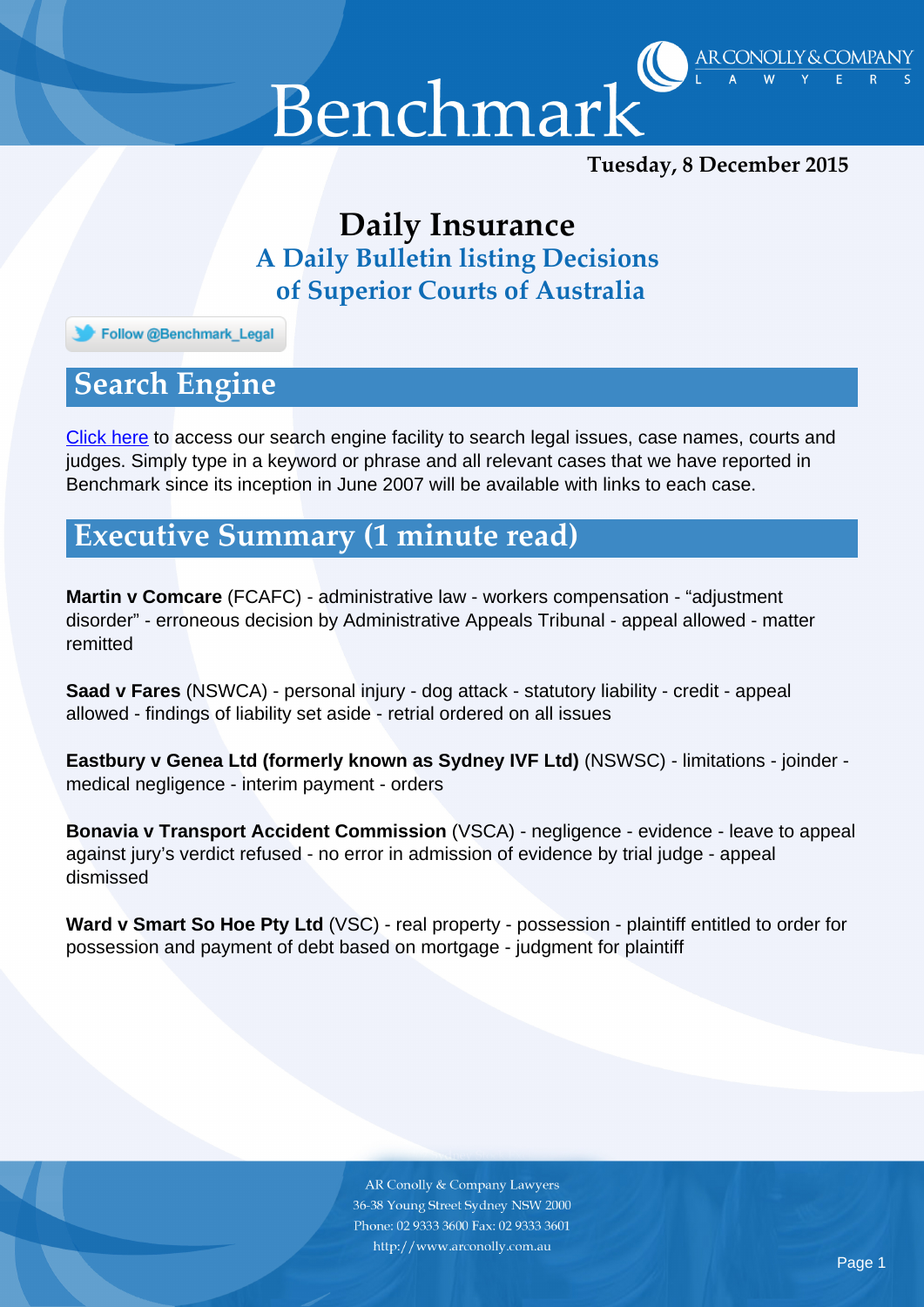

## Benchmark

## *Summaries With Link (Five Minute Read)*

#### **Martin v Comcare [2015] FCAFC 169**

Full Court of the Federal Court of Australia

#### Siopis, Flick & Murphy JJ

Administrative law - workers compensation - appellant diagnosed with "adjustment disorder" claimed compensation pursuant to Safety, Rehabilitation and Compensation Act 1988 (Cth) - Comcare rejected liability on basis "injury" was "result" of appellant's failure to be promoted appellant claimed condition worsened by realisation she would be returning to position of working under certain supervisor - Administrative Appeals Tribunal set aside Comcare's decision- primary judge allowed appeal and remitted matter to Tribunal - appellant appealed ss44 & 44(7) Administrative Appeals Tribunal Act 1975 (Cth) - ss5A, 5A(1), 5A(2)(f), 5B, 14 & 20B Safety, Rehabilitation and Compensation Act 1988 (Cth) - Safety, Rehabilitation and Compensation and Other Legislation Amendment Act 2007 (Cth) - held (by majority): Tribunal erred in approach to issue whether adjustment disorder was "suffered as a result of" the administrative action and issue whether administrative action was taken in reasonable manner appeal allowed - matter remitted to Tribunal. **[Martin](http://www.austlii.edu.au/au/cases/cth/FCAFC/2015/169.html)** 

#### **Saad v Fares [2015] NSWCA 385**

Court of Appeal of New South Wales

Beazley P, Leeming JA & Emmett AJA

Personal injury - dog attack - statutory liability - credit - appellants appealed from judgments against them obtained by members of family after one family member attacked by dog or dogs at premises owned by second and third appellants - family members claimed two or three of the dogs owned by first appellant bit one family member causing other family members to suffer nervous shock - defence was that it was fourth dog owned by another person which bit the family member - primary judge found in favour of family members - principal challenge was as to finding of fact as to which dog or dogs bit the family member - whether primary judge failed to give adequate reasons for accepting evidence - ss5B-5E Civil Liability Act 2002 (NSW) - ss25 & 34 Companion Animals Act 1998 (NSW) - r51.53 Uniform Civil Procedure Rules 2005 (NSW) held: Court could not resolve controversy between parties' and witnesses' competing recollections - findings of liability on set aside - appeal allowed - retrial on all issues ordered. [Saad](https://www.caselaw.nsw.gov.au/decision/565f8c8ee4b05f2c4f0494e7)

#### **Eastbury v Genea Ltd (formerly known as Sydney IVF Ltd) [2015] NSWSC 1834**

Supreme Court of New South Wales

#### Harrison AsJ

Limitations - medical negligence - joinder - plaintiffs sought leave to file further amended statement of claim joining cross defendant as second defendant to proceedings, order pursuant to s60G(2) Limitation Act 1969 (NSW) extending limitation period for cause of action against second defendant, order pursuant to s82 Civil Procedure Act 2005 (NSW) that first defendant

> **AR Conolly & Company Lawyers** 36-38 Young Street Sydney NSW 2000 Phone: 02 9333 3600 Fax: 02 9333 3601 http://www.arconolly.com.au